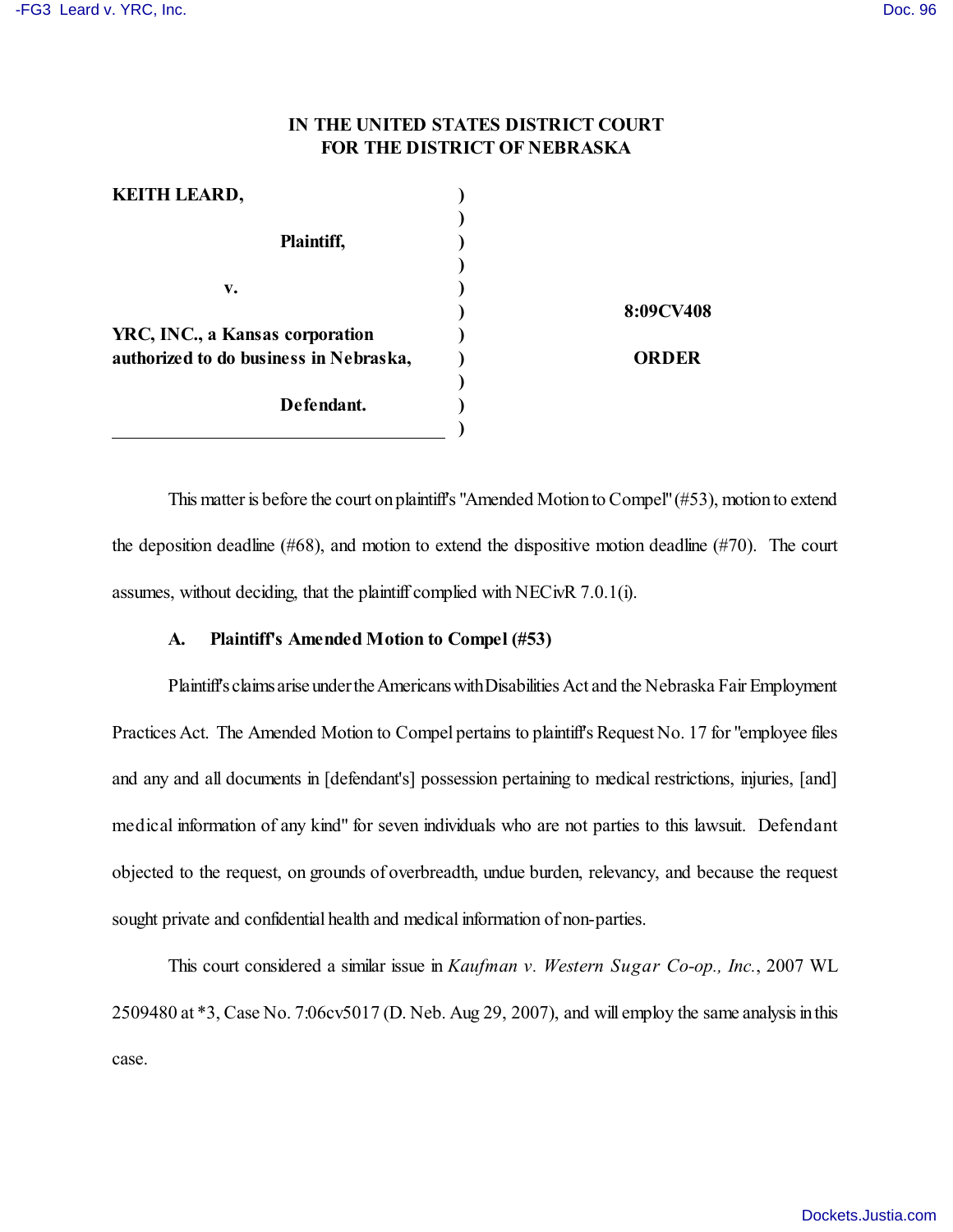The scope of discovery in federal civil actions is set out in Rule 26 of the Federal Rules of Civil Procedure. Under Rule 26(b)(1), the parties to a lawsuit may obtain discovery regarding "any nonprivileged matter that is relevant6 to any party's claim or defense[.]" Relevant information need not be admissible at trial "if the discovery appears reasonably calculated to lead to the discovery of admissible evidence." *Id*. Relevancy is broadly construed, and a request for discovery should be considered relevant if there is 'any possibility' that the information sought maybe relevant to the claim or defense of any party. A request for discovery should be allowed 'unless it is clear that the information sought can have no possible bearing' on the claim or defense of a party." *Moses v. Halstead*, 236 F.R.D. 667, 671 (D. Kan. 2006) (footnotes omitted).

All discovery is subject to the limitations imposed by Rule 26(b)(2), and the court must limit discovery if it determines that:

- (i) the discovery sought is unreasonably cumulative or duplicative, or can be obtained from some other source that is more convenient, less burdensome, or less expensive;
- (ii) the partyseeking discovery has had ample opportunity to obtain the informationby discovery in the action; or
- (iii) the burden or expense of the proposed discovery outweighs its likely benefit, considering the needs of the case, the amount in controversy, the parties' resources, the importance of the issues at stake in the action, and the importance of the discovery in resolving the issues.

Fed. R. Civ. P. 26(b)(2)(C). Rule 26(c) further contemplates the issuance of protective orders "to protect

a party or person from annoyance, embarrassment, oppression, or undue burden or expense" in certain respects.

When the discovery sought appears relevant on its face, the party resisting discovery has the burden to establish that the discovery is not relevant, or is "of such marginal relevance that the potential harm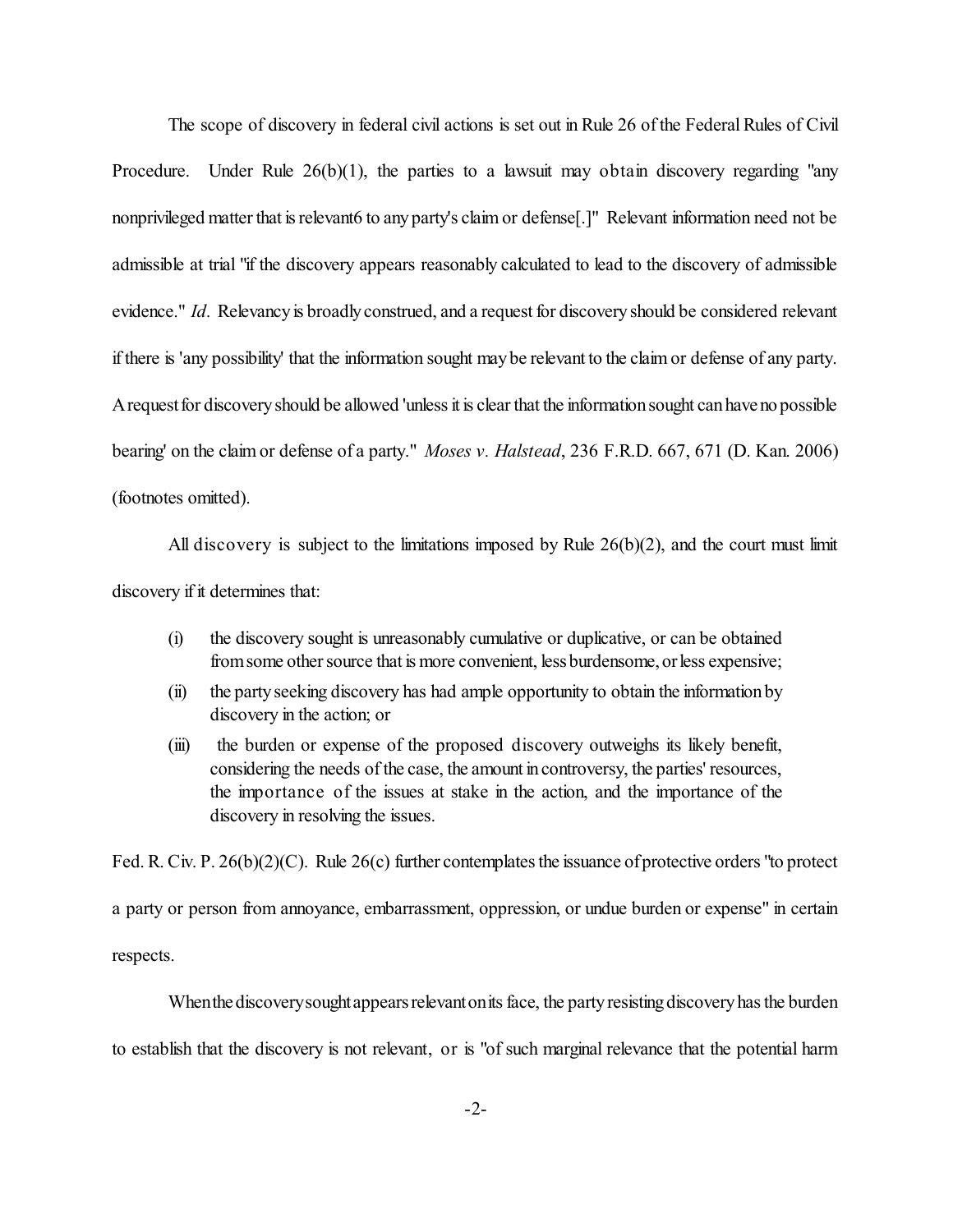occasioned by the discovery would outweigh the ordinary presumption in favor of broad disclosure." *Moses v. Halstead*, 236 F.R.D. at 671. If the relevancy of the discovery request is not readily apparent, the party seeking the discovery has the burden to show the relevancy of the request. *Id*.

In this case, the relevancy of the non-parties' confidential personnel and medical records is not readilyapparent. Neitherthe originalmotion to compel (#50) nor the pending Amended Motion to Compel explained how the information sought is relevant to any issue in this litigation. In the opening brief (#54), the plaintiffmaintained onlythat the non-parties' medical records should be produced pursuant to a qualified protective order. The plaintiff only offered an explanation, by way of filing a reply brief and evidence index (#65  $\&$  #66), when forced to refute the defendant's highly persuasive arguments (*see* #61  $\&$  #62) that these records are not relevant to any issue in this lawsuit.

Even assuming the non-parties' confidential records were somehow relevant to this litigation, the plaintiff has notshownthatthe value of the information sought outweighs the privacy interests of the affected non-parties. This court will not compel the production of non-parties' personnel or medical records, even subject to a "qualified protective order" under HIPAA, unless the requesting party makes a "compelling showing of relevance." *See Onwuka v. Federal Express Corp.*, 178 F.R.D. 508, 517 (D. Minn. 1997). The Amended Motion to Compel is denied.

#### **B. Plaintiff's Motions to Extend Deadlines (#68 & #70)**

The deposition deadline expired on August 31, 2010. Over two months later, and only four (4) days before the dispositive motion deadline, plaintiff filed a motion to "extend" the deposition deadline to November 30, 2010 because plaintiff would like to depose a former employee of the defendant. The record shows that the plaintiff himself identified this individual as a trial witness in his April 1, 2010